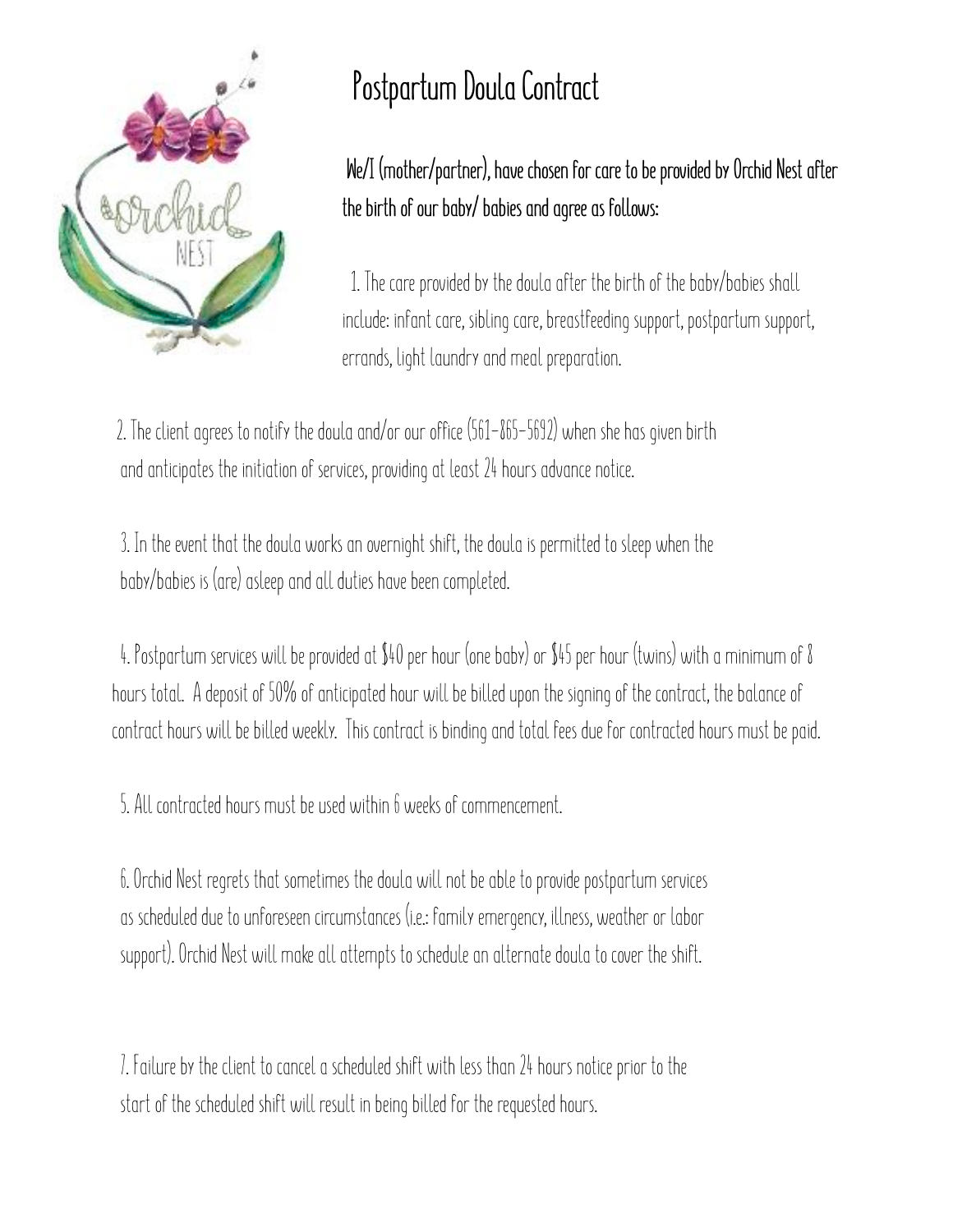8. Orchid Nest encourages a mutually friendly, trust-based relationship between client and doula. Orchid Nest doulas are not for private hire and we ask that clients please respect our policy.

9. All initially contracted hours must be used within one month of start date.

10. We the undersigned have read this contract for postpartum services. We accept and agree to the terms and conditions.

| date: ___________ |
|-------------------|
| date: __________  |
| date:<br>$------$ |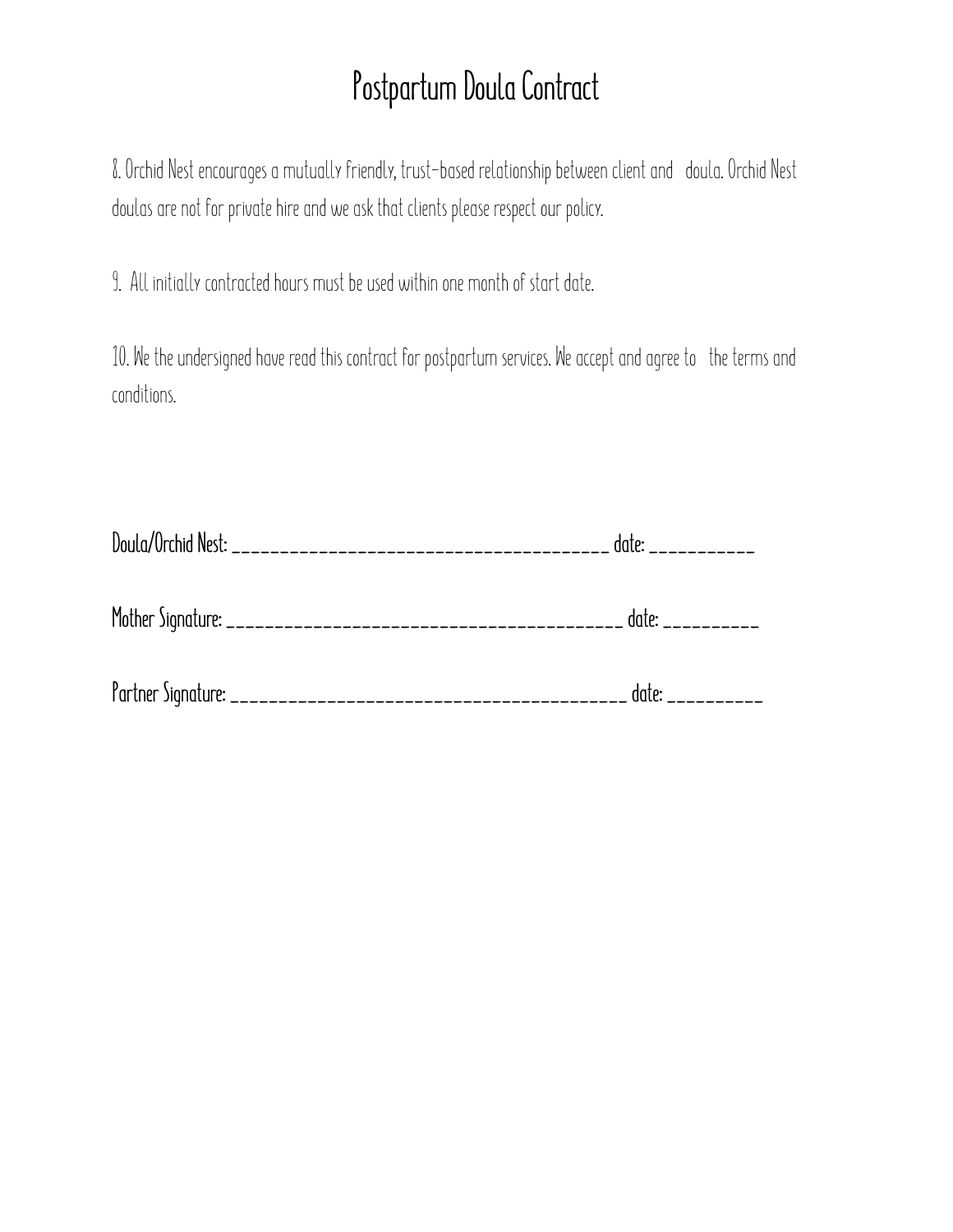| rVni        |  |
|-------------|--|
| <b>NEST</b> |  |
|             |  |
|             |  |
|             |  |

Today's Date \_\_\_\_\_\_\_\_\_\_\_

| Name of doula                 |
|-------------------------------|
| Baby's estimated arrival date |

| Date of birth __________________                         |                                                                            |  |
|----------------------------------------------------------|----------------------------------------------------------------------------|--|
|                                                          |                                                                            |  |
| City __________________________State_______ Zip_________ |                                                                            |  |
|                                                          | Phone number _________________________ Is this a cell phone? yes___ no ___ |  |
|                                                          |                                                                            |  |
|                                                          |                                                                            |  |
|                                                          |                                                                            |  |
|                                                          |                                                                            |  |
|                                                          |                                                                            |  |

Referred by \_\_\_\_\_\_\_\_\_\_\_\_\_\_\_\_\_\_\_\_\_\_\_\_\_\_\_\_\_\_\_\_\_\_\_\_

Do you have any concerns about your or your baby's current health status?

\_\_\_\_\_\_\_\_\_\_\_\_\_\_\_\_\_\_\_\_\_\_\_\_\_\_\_\_\_\_\_\_\_\_\_\_\_\_\_\_\_\_\_\_\_\_\_\_\_\_\_\_\_\_\_\_\_\_\_\_\_\_\_\_\_\_\_\_\_\_\_\_